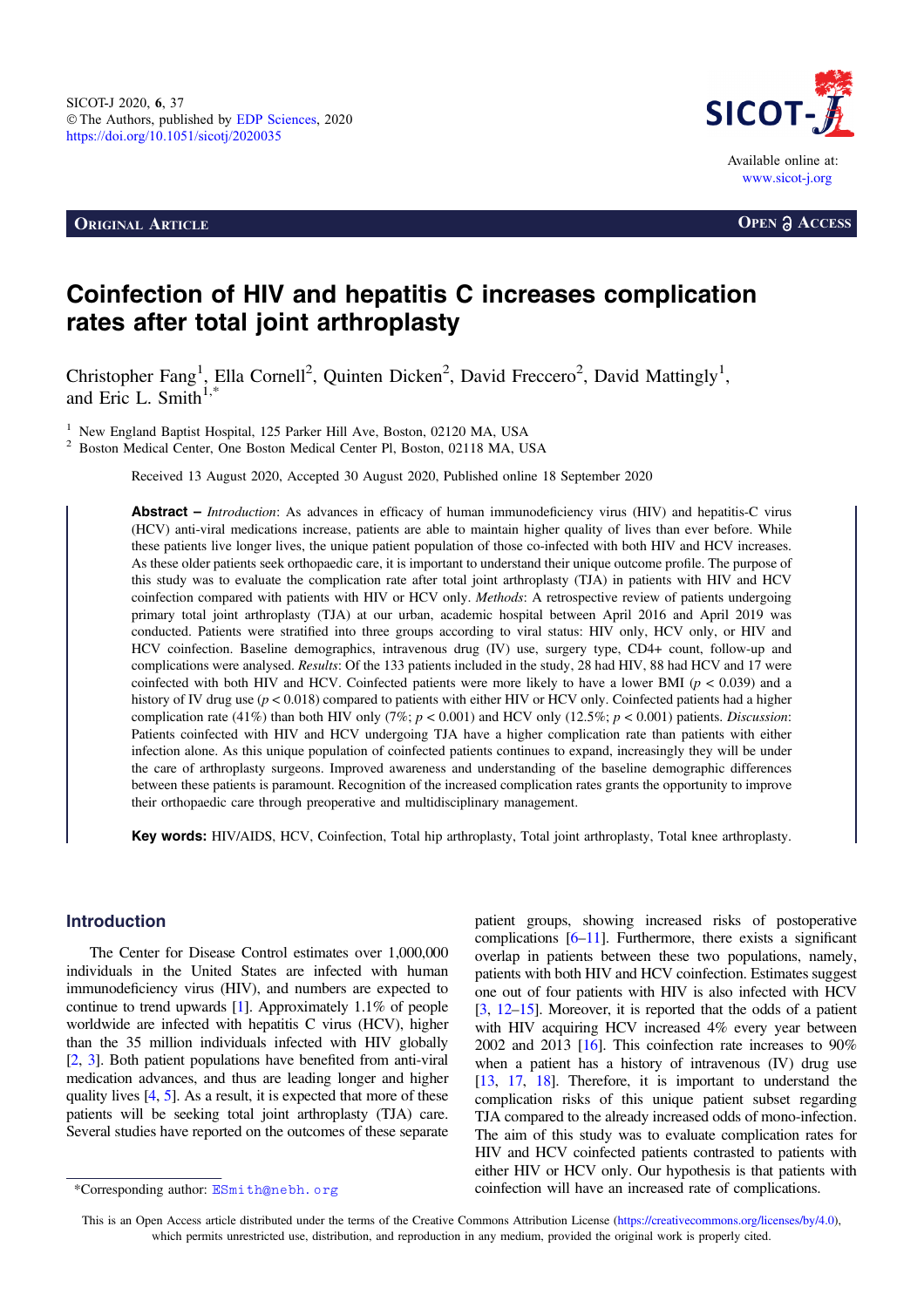|                                       | $HIV (n = 28)$ | $HCV (n = 88)$ | $HIV + HCV (n = 17)$ | $HIV \times HCV$ | $HIV \times Both$ | $HCV \times Both$ |
|---------------------------------------|----------------|----------------|----------------------|------------------|-------------------|-------------------|
| Age                                   | 56.            | 58             | 61                   | $p = 0.34$       | $p = 0.087$       | $p = 0.21$        |
| Female sex $(\%)$                     | 39.3%          | 37.5%          | 41.6%                | $p = 1.00$       | $p = 0.54$        | $p = 0.59$        |
| Body mass index $(kg/m2)$             | 29.30          | 31.03          | 25.88                | $p = 0.16$       | $p = 0.039*$      | $p = 0.001*$      |
| Race Black/African American           | 71.4%          | 31.8%          | 58.8%                | $p < 0.001*$     | $p = 0.52$        | $p = 0.052$       |
| IV drug use                           | 14.3%          | 44.3%          | 76.5%                | $p = 0.004*$     | $p < 0.001*$      | $p = 0.018*$      |
| TKA's                                 | 50%            | 46.6%          | 29.4%                | $p = 0.83$       | $p = 0.22$        | $p = 0.29$        |
| $CD4+$ count (cells/mm <sup>3</sup> ) | 562 (222-1022) | n/a            | 514 (16-1168)        | n/a              | $p = 0.60$        | n/a               |
| Follow up days                        | 285.57         | 370.66         | 339.59               | $p = 0.08$       | $p = 0.40$        | $p = 0.29$        |

\* Denotes significance.

Table 2. Complication rates for HIV only, HCV only and HIV + HCV. Both = HIV + HCV coinfection.

|                                                             | $\bigcap$<br><b>TITY:</b><br>нı<br>-20 °<br>–<br>. | $\circ$<br><b>HCV</b><br>88.<br>$\overline{u}$ | <b>TTOTT</b><br>HIV<br>–<br>,,,<br>. .<br>$\sim$ | ITCVI<br>НI\<br>ЧU<br>$\sim$  | $\sim$<br>HIV<br><b>Both</b><br>$\sim$ $\sim$ | $\sim$<br><b>HC<sub>I</sub></b><br>Both<br>$\sim$ |
|-------------------------------------------------------------|----------------------------------------------------|------------------------------------------------|--------------------------------------------------|-------------------------------|-----------------------------------------------|---------------------------------------------------|
| $\tilde{\phantom{a}}$<br>$\mathcal{L}$ om<br>rate<br>cation | 7 $\%$                                             | $12.5\%$                                       | and the state of the state of                    | $\overline{\phantom{a}}$<br>- | $.001*$                                       |                                                   |

\* Denotes significance.

# Material and methods

#### Study design

After Institutional Review Board (IRB) approval was obtained, a retrospective review of all patients diagnosed with HIV and/or HCV who underwent primary, unilateral total hip arthroplasty (THA) or total knee arthroplasty (TKA) between April 2016 and April 2019 at our urban, academic hospital was performed. Complications and follow-up time, in addition to demographic information regarding patient age, sex, body mass index (BMI), race/ethnicity, surgery, history of IV drug use and CD4+ count were collected. Patients were grouped into HIV only, HCV only and HIV + HCV coinfection according to viral diagnosis.

#### Statistical analysis

Fisher's exact tests and Student's *t*-tests were appropriately used to compare categorical and continuous data between groups. All statistical analyses were performed using SAS v9.4 (SAS Institute, Cary, NC). Significance was defined as  $p < 0.05$ .

# **Results**

The study included 133 patients, with 28 patients in the HIV only group, 88 patients in the HCV only group and 17 patients in the HIV + HCV coinfection group. Patients across all groups did not differ in age, sex, surgery type,  $CD4+$  count or follow-up (Table 1). The HIV + HCV coinfection group had a significantly lower BMI average than the HIV only ( $p = 0.039$ ) and HCV only ( $p = 0.001$ ) groups (Table 1). The HIV only group had significantly more Black/African Americans than the HCV only group ( $p < 0.001$ ). The HCV only group had a higher rate of IV drug use than the HIV only group ( $p = 0.004$ ), but the HIV + HCV coinfection group had a higher rate of IV drug use than both the HIV ( $p < 0.001$ ) and HCV  $(p = 0.018)$  only groups (Table 1).

The HIV only group complication rate was  $7\%$  ( $n = 2$ ), HCV only group complication rate was  $12.5\%$  ( $n = 10$ ), and  $HIV + HCV$  coinfection group complication rate was  $41\%$  $(n = 7)$  (Table 2). Complication rate of the HIV + HCV coinfection group was significantly higher than the HIV  $(p < 0.001)$  and HCV only  $(p < 0.001)$  groups (Table 2). Complications for HIV only group was surgical site infections (SSIs), HCV only group were SSIs, deep infections, aseptic loosening and instability and HIV + HCV coinfection group were SSIs, aseptic loosening, nerve palsy and dislocation.

# **Discussion**

Patients coinfected with both HIV and HCV had higher complication rates than monoinfected patients with either HIV or HCV undergoing TJA at our institution. Coinfected patients had a significantly lower BMI and higher rates of IV drug use than either monoinfected patient cohort. These results are consistent with the literature looking at differences between coinfected and monoinfected patients, with coinfection being associated with lower BMI and increasing years of IV drug use [[13](#page-3-0), [17](#page-3-0), [18](#page-3-0)]. To our knowledge, this is the first study including BMI into the analysis of coinfected patients compared to monoinfected patients undergoing TJA. The CD4+ count of coinfected and HIV only patients were similar, which could be attributed to all patients with an HIV diagnosis being treated with HAART at our institution.

Patients with HCV or HIV infection have an increased risk of postoperative complications following TJA [\[19,](#page-3-0) [20](#page-3-0)]. In a large retrospective database study, Kildow et al. demonstrated both HIV and HCV to be associated with increased postoperative complications, with HCV conferring a higher risk. Our results appear to reflect these data, with our HCV cohort having a 5.5% higher complication rate. It has also been shown that a majority of TJA HIV patients are younger on average and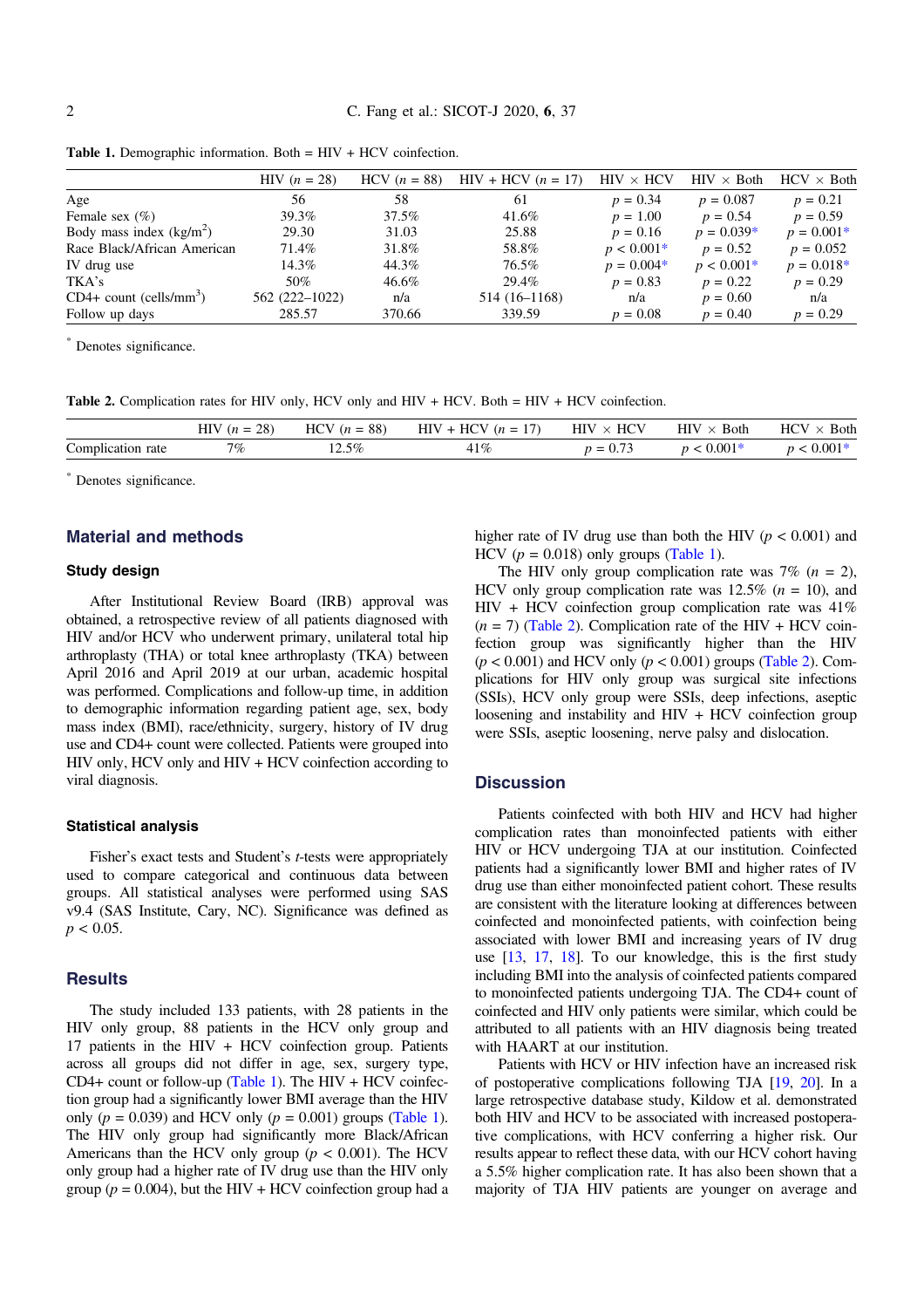<span id="page-2-0"></span>undergo THA (up to 79%) [[11](#page-3-0), [21\]](#page-3-0). Our data do not reflect this surgical distribution, with half of HIV patients undergoing THA, but do reflect the age distribution with our HIV cohort averaging 56 years at age of surgery, much lower than the usual age of 68 years for THA [[11](#page-3-0), [22\]](#page-3-0).

This unique patient population of HIV and HCV coinfection is an important topic to approach. These patients are often at an increased risk of hip fractures due to often having reduced bone mineral density [\[23\]](#page-3-0). In addition, coinfected patients are generally younger, male, homeless and have higher rates of substance abuse, IV drug use, psychiatric disorders and readmission after surgery compared to uninfected patients [[23](#page-3-0)–[25\]](#page-3-0). Our findings were consistent with our cohort of coinfected patients similarly younger, more often male and with higher rates of IV drug use when compared to their controls [[24](#page-3-0), [25\]](#page-3-0). Further, coinfected patients have previously been shown to have an increased risk of complications after THA and longer hospital stays after surgery compared to patients without HIV or HCV infection [[25](#page-3-0)]. Our coinfected cohort demonstrated an increased complication rate after TJA compared to their controls as well, further supporting these results. This current study represents an important example of evidence for the unique coinfected patient cohort. Many studies have demonstrated that patients infected with either HIV or HCV are at increased risk of complications after TJA  $[6-11]$  $[6-11]$  $[6-11]$ , but studies regarding coinfected patients to draw conclusive management strategies are limited.

Two such studies that have previously looked at coinfection evaluated outcomes for patients with coinfection after TKA and THA using a large database [\[24,](#page-3-0) [25\]](#page-3-0). For coinfected patients undergoing TJA, they found increased length of hospital stay, hospital charges, multiple in-hospital complications, 90-day hospital readmissions and postoperative complications when compared to monoinfected and noninfected patient cohorts [[24](#page-3-0), [25\]](#page-3-0). Further supporting these findings, our study found similar results of coinfected patients displaying higher rates of postoperative complications compared to monoinfected patients. These data illustrate that not only do coinfected patients have an elevated risk of complications after TJA when compared to noninfected patients but also to monoinfected HIV or HCV patients as well. This warrants a heightened sense of appreciation for the risk profile of these coinfected patients, and future studies should evaluate optimal management strategies for this rare subset of patients.

Our current study has several limitations. First, we did not to include a control group to contrast our patient groups. Despite this, we were able to show significant differences of coinfected patients from monoinfected HIV and HCV patient cohorts, for which there is a clear pattern of increased complication risks when compared to controls in the literature [6–[11,](#page-3-0) [24](#page-3-0), [25](#page-3-0)]. Second, our mean duration of follow-up was less than a year (335 days), with minimal follow-up of 30 days. This was possibly due to socioeconomic barriers to follow-up appointments these patients faced. As these cases are limited, we chose to include these short-term results in our analysis. Lastly, our patient cohorts represented a limited sample size, especially for the coinfection group ( $n = 17$ ), but this may mirror the true incidence of these rare patients. This infrequent distribution is further illustrated by a study of over 130,000 TJA subjects over four years, with only 68 patients (0.05%) in their coinfection group [[24](#page-3-0)].

Our current study had a number of strengths. It evaluates the association between complication rate and HIV, HCV and coinfected patients at an urban academic hospital with a high volume of arthroplasty procedures. Another highlight includes a single institution study with a uniquely high patient population of interest compared to other proportions [\[24](#page-3-0), [25\]](#page-3-0) in a relatively short study period of 3 years. This helps to standardize the procedure protocol and outcomes to eliminate confounding variables that may arise from multi-centre variations. In addition, granular data on BMI were included in our analysis, which were not available for large database studies [\[23](#page-3-0)–[25](#page-3-0)]. We believe this is the first evidence for an association between coinfected patients and a decreased BMI compared to monoinfected patients for those undergoing TJA.

# **Conclusions**

In our study, we found patients coinfected with HIV and HCV undergoing TJA have a higher complication rate than patients with either HIV or HCV alone. This expanding and vulnerable patient population will continue to seek TJA care and thus, it is essential to appreciate the distinct risk profile. To modify risks, multimodal care should be utilized with a focus on increasing BMI and ceasing IV drug use. This understanding will allow optimal care through management strategies such as incorporating interdisciplinary attention and higher priority preventative measures for the care of these patients undergoing TJA.

# Conflict of interest

The authors declare that they have no conflict of interest of any kind in connection with this article.

# **References**

- 1. CDC (2013) Monitoring selected national HIV prevention and care objectives by using HIV surveillance data – United States and 6 U.S. dependent areas – 2011. In: HIV Surveillance Supplemental Report.
- 2. Gower E, Estes C, Blach S, Razavi-Shearer K, Razavi H (2014) Global epidemiology and genotype distribution of the hepatitis C virus infection. J Hepatol 61(1), S45–S57.
- 3. Mandorfer M, Schwabl P, Steiner S, Reiberger T, Peck-Radosavljevic M (2016) Advances in the management of HIV/HCV coinfection. Hepatol Int 10(3), 424–435.
- 4. Marcus JL, Chao CR, Leyden WA, et al. (2016) Narrowing the gap in life expectancy between HIV-infected and HIVuninfected individuals with access to care. J Acquir Immune Defic Syndr 73(1), 39–46.
- 5. Rosen H (2011) Chronic hepatitis C infection. NEJM 364, 2429–2438.
- 6. Best MJ, Buller LT, Klika AK, Barsoum WK (2015) Increase in perioperative complications following primary total hip and knee arthroplasty in patients with hepatitis C without cirrhosis. J Arthroplasty 30(4), 663–668.